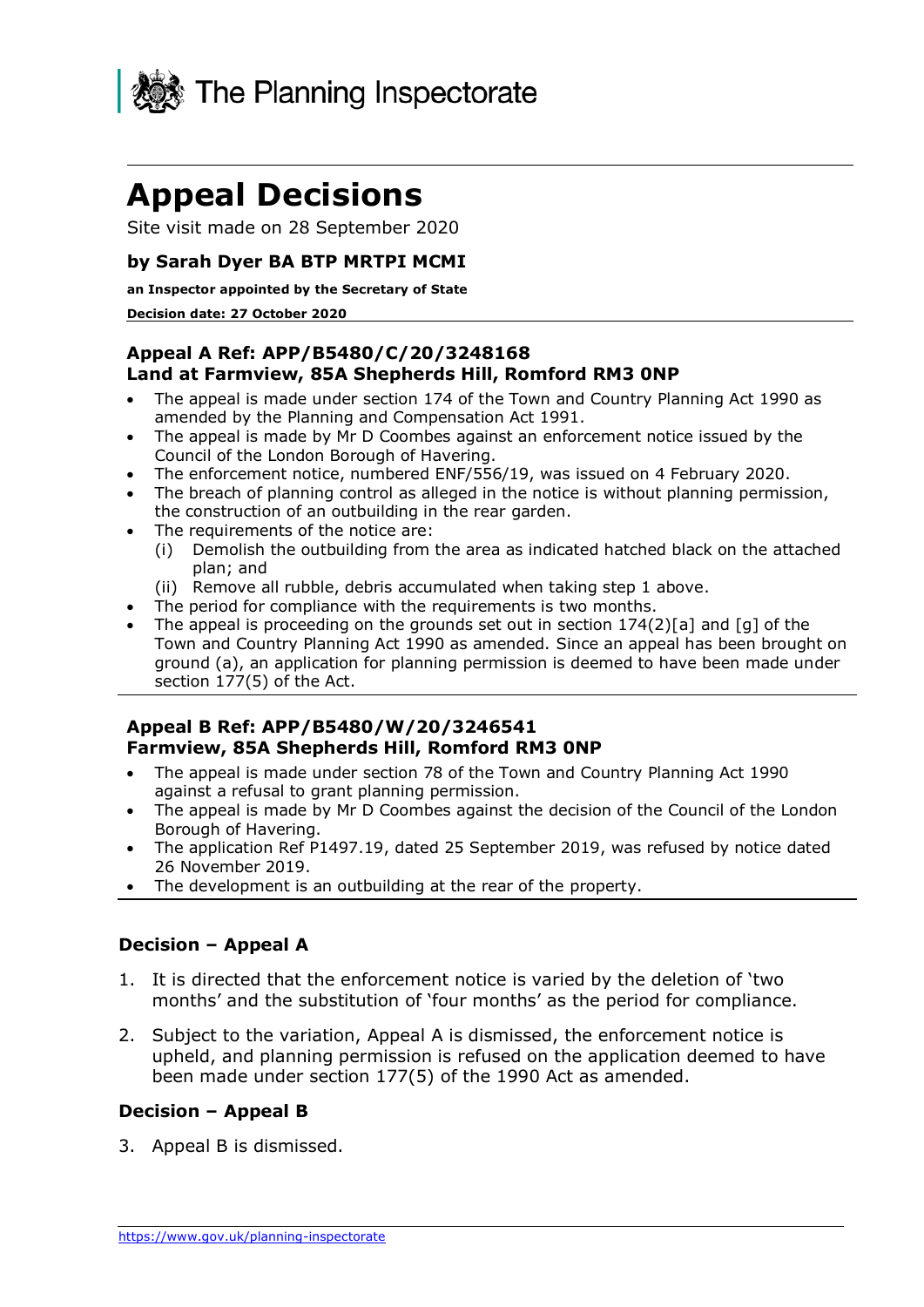## **Appeal A ground (a) and the Deemed Planning Application (DPA) and Appeal B**

 4. An appeal under ground (a) is on the basis that in respect of any breach of planning control which may be constituted by the matters stated in the notice, planning permission ought to have been granted.

## *Main Issues*

- 5. The main issues are
	- • Whether or not the development is inappropriate development in the Green Belt having regard to the National Planning Policy Framework (the Framework), including any relevant effects on the openness of the Green Belt, and with regard to any relevant development plan policies
	- • If the development is inappropriate, whether the harm by reason of inappropriateness, and any other harm, is clearly outweighed by other considerations, so as to amount to the very special circumstances required to justify the proposal.

# *Reasons*

## *Whether Inappropriate Development/effect on openness*

- 6. There is no dispute between the parties that the site lies within the Green Belt, notwithstanding that the view of the appellant is that the Green Belt boundaries should be amended. Policy DC45 of the Core Strategy and Development Control Policies Development Plan Document (2008) (the Core Strategy and DC Policies DPD) relates to appropriate development in the Green existing dwellings provided that the cubic capacity of the resultant building is not more than 50% greater than that of the rest of the building. Belt and specifically allows for extensions, alterations and replacement of
- 7. In relation to extensions and alterations, Policy DC45 is broadly in accordance inconsistent with the Framework through specifying a percentage increase as opposed to setting the test as a disproportionate addition over and above the size of the original building. Consequently, given this inconsistency, I have accorded Policy DC45 limited weight. with the restrictive approach adopted by the Framework. However, it is
- case law has established that in some cases it is appropriate to regard an distance from, and relationship with the original building and whether it is a 8. The development which has been carried out is not an extension. However, outbuilding as an extension to the original building taking account of the normal domestic adjunct.
- 9. In this case the outbuilding is very close to the house and accessed via a patio which runs along the back of the building. It forms an integral part of the rear garden which is modest in size in comparison with those associated with neighbouring houses. The outbuilding accommodates a swimming pool, which could be regarded as being a normal domestic adjunct in the same way as a gym or home office.
- 10. Having established that the outbuilding can be assessed in the same way as an extension, the test which it has to pass to be considered not inappropriate development in the Green Belt is that it does not result in a disproportionate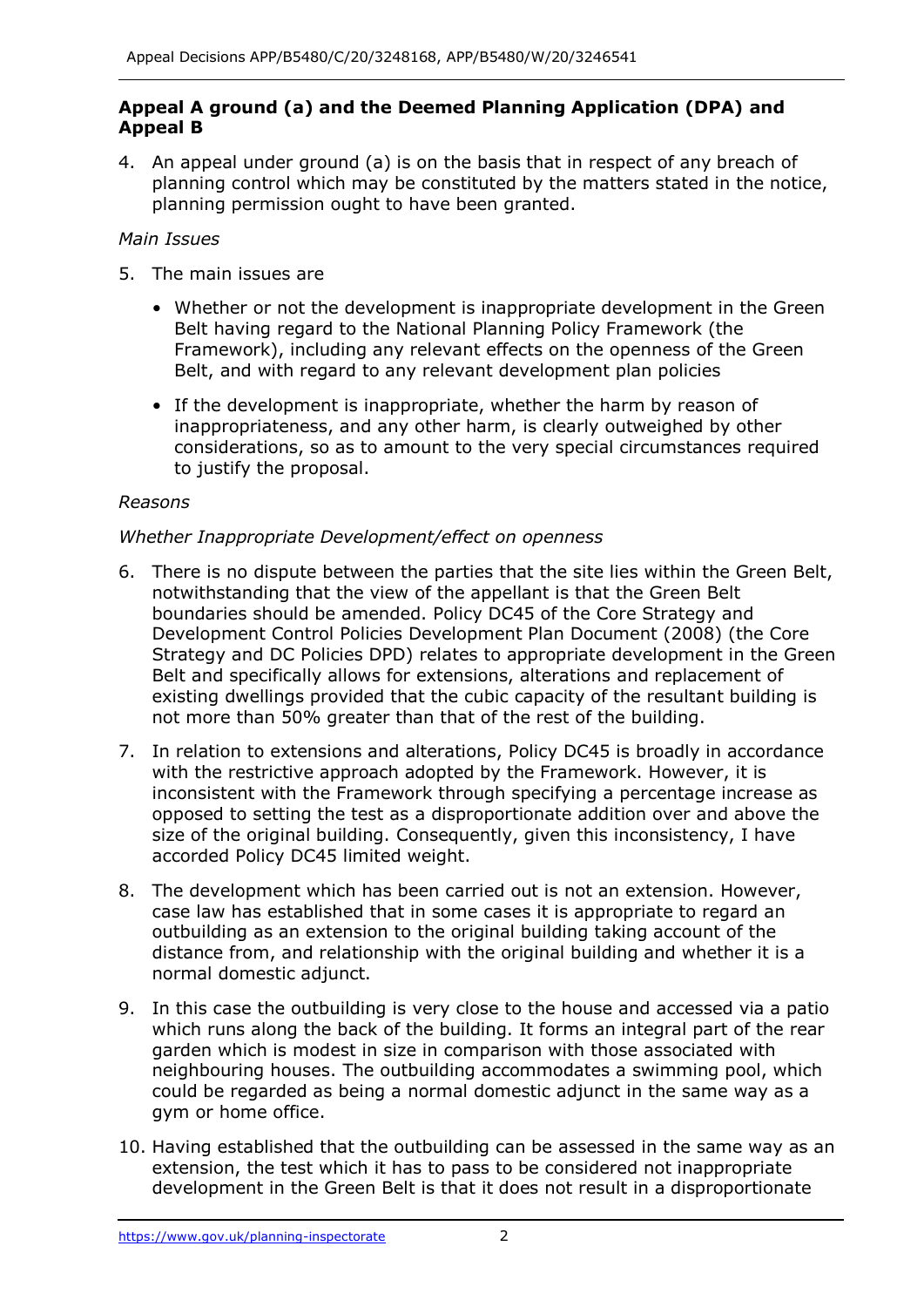addition to the host dwelling. If the outbuilding is found to be inappropriate development, then the second test of its effect on openness applies. However, if I find that it is not inappropriate then the effect on openness is not a consideration given that it would fall within paragraph 145 of the Framework.

- 11. Policy DC45 provides some assistance in making a judgement as to whether capacity of the resultant building being not more than 50% greater than that of the rest of the building. Nevertheless, it does not follow that if the 50% proportion is not breached, the outbuilding is acceptable given the test of whether it is disproportionate established by the Framework which postdates the outbuilding is a disproportionate addition in its reference to the cubic the adoption of Policy DC45.
- 12. Farmview is a substantial detached house which occupies the full width of its plot. The appellants say that the plot has a frontage to the road of 30 metres and a depth of 45 metres. The appellants do not dispute the Council's calculation that the outbuilding would be 336cu.m gross volume and 42.2% of the original dwelling. Clearly this is below the level specified in Policy DC45.
- 13. The patio to the rear of the house is on two levels adjacent to the outbuilding which is primarily accessed off its upper level. The eaves height of the outbuilding is substantial relative to the lower patio level and it has a dominating presence to one side of the house. The effect of the outbuilding on the site and its surroundings is exacerbated by the fact that it protrudes significantly above the garden wall which runs off the front elevation of the house.
- 14. The outbuilding takes up a significant proportion of the rear garden and the photographs provided by the appellant show that it is substantially taller than the boundary fence which screens the adjacent public house car park. In comparison with some neighbouring plots Farmview has a much shallower rear garden which results in the outbuilding being located close to the host dwelling and to the boundaries. Whilst the front garden is large, the outbuilding is cramped in its position relative to the location and scale of the footprint of the dwelling.
- 15. Drawing all of these strands together I conclude that the outbuilding, by virtue of its height and footprint is a disproportionate addition to the house. Consequently, it constitutes inappropriate development in the Green Belt and the effect on openness falls to be considered.
- 16. The Framework identifies that the fundamental aim of the Green Belt is to prevent urban sprawl by keeping land permanently open and sets out the safeguarding of the countryside from encroachment as one of the purposes of the Green Belt. The Green Belt has both a spatial and a visual dimension.
- 17. The erection of an outbuilding on a site where there was previously no structure clearly affects openness of the Green Belt as it occupies part of the Green Belt. Furthermore, visual intrusion arises from the height of the outbuilding relative to the boundary wall and fences such that it dominates the space between the house and the boundaries.
- 18. The outbuilding has a moderate effect both spatially and visually, thus it has a moderate harmful impact on the openness of the Green Belt. The Framework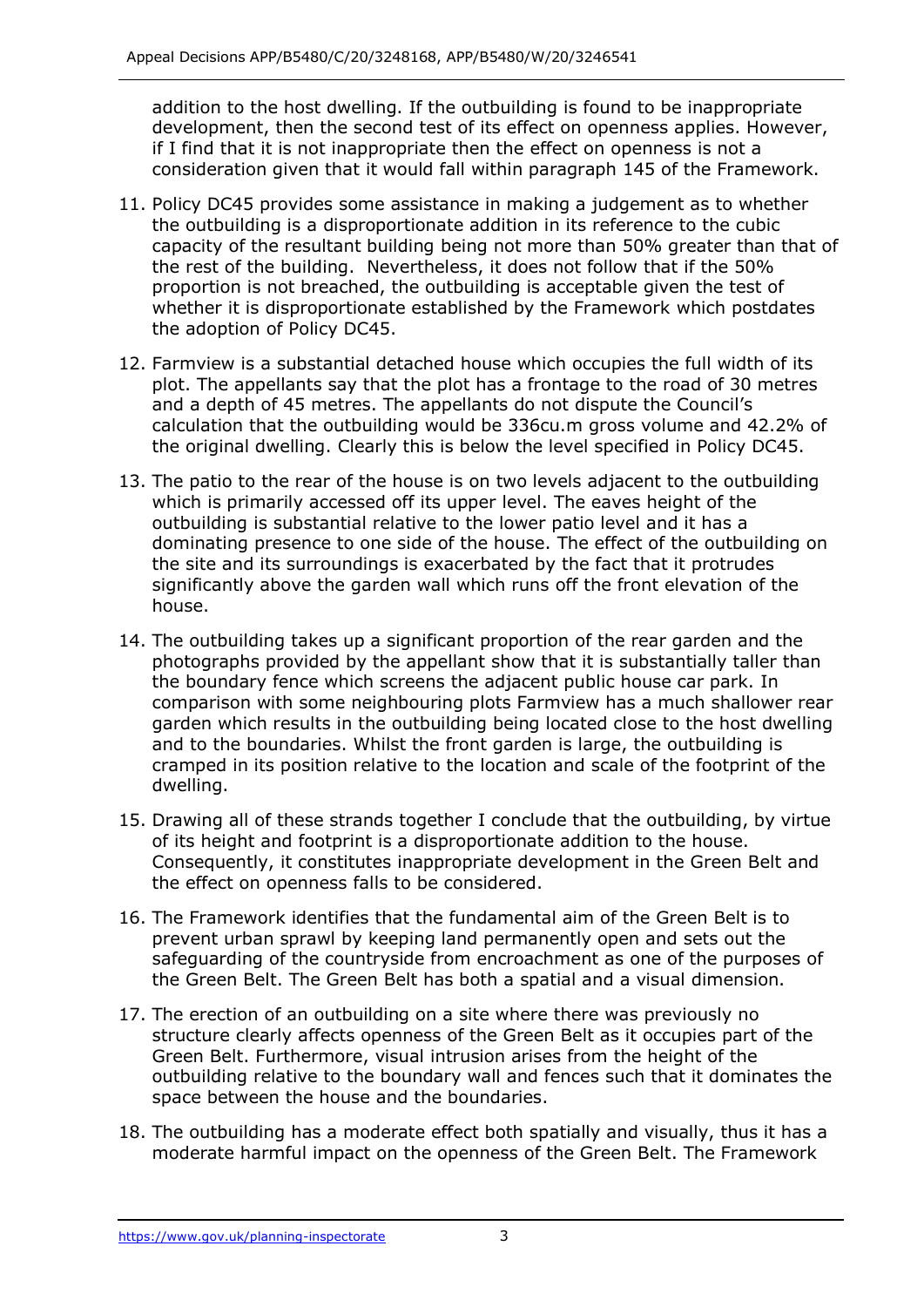states that any harm to the Green Belt should be attached substantial weight in decision making.

- 19. I conclude that the outbuilding is inappropriate development in the Green Belt having regard to the Framework and its effect on the openness of the Green Belt. The development is contrary to Policy 7.16 of the London Plan which requires the strongest protection be given to the Green Belt, in accordance with national guidance and fails to accord with the underlying principles of Policy DM45 of the Core Strategy and DC Policies DPD.
- 20. I have considered the development in the context of its location in the Green Belt as required by Havering London Borough Residential Extensions and Alterations Supplementary Planning Document (2011).

## *Other considerations*

 21. The Appellant refers to a number of other sites in the vicinity which have been the subject of development in the Green Belt.

 *115a Shepherds Hill and 125 Shepherds Hill* 

- 22. Both of these properties are a significant distance from Farmview. The Council considered the effect of the development on the Green Belt in reaching their decisions and granted planning permission for the shed and pitched roof/extension respectively.
- 23. On the basis of the plans before me, the shed was screened from view by existing development and would not have had the same visual impact as the outbuilding at Farmview. With regard to the pitched roof/extension the Council did not consider the development to be a disproportionate addition to the host dwelling. Therefore, I do not find either of the two cases to be directly comparable to the outbuilding at Farmview.

## *131 Shepherds Hill*

 24. This site is also some distance from Farmview. In that case the development was a new dwelling which was considered not to be inappropriate development in the Green Belt. This was because it was regarded as infilling in a village which appears to be the same reason why planning permission was granted for Farmview itself. Again, this development is not directly comparable with that which is the subject of this appeal.

## *87 and 89 Shepherds Hill*

- 25. These two dwellings lie to the immediate north of Farmview. There are outbuildings within the gardens of these houses which are visible from the road, particularly those adjacent to the boundary between the two houses. The outbuildings are substantial in size and form part of the character and appearance of this part of Shepherds Hill.
- 26. The Council says that all of these developments have been assessed on their own merits and conditions and that they do not set a precedent. It does not provide any detailed information about any of the cases above and specifically there is nothing to establish the status of the outbuildings at 87 and 89 Shepherds Hill (Nos. 87 and 89) or whether the Council has granted planning permission in respect of them.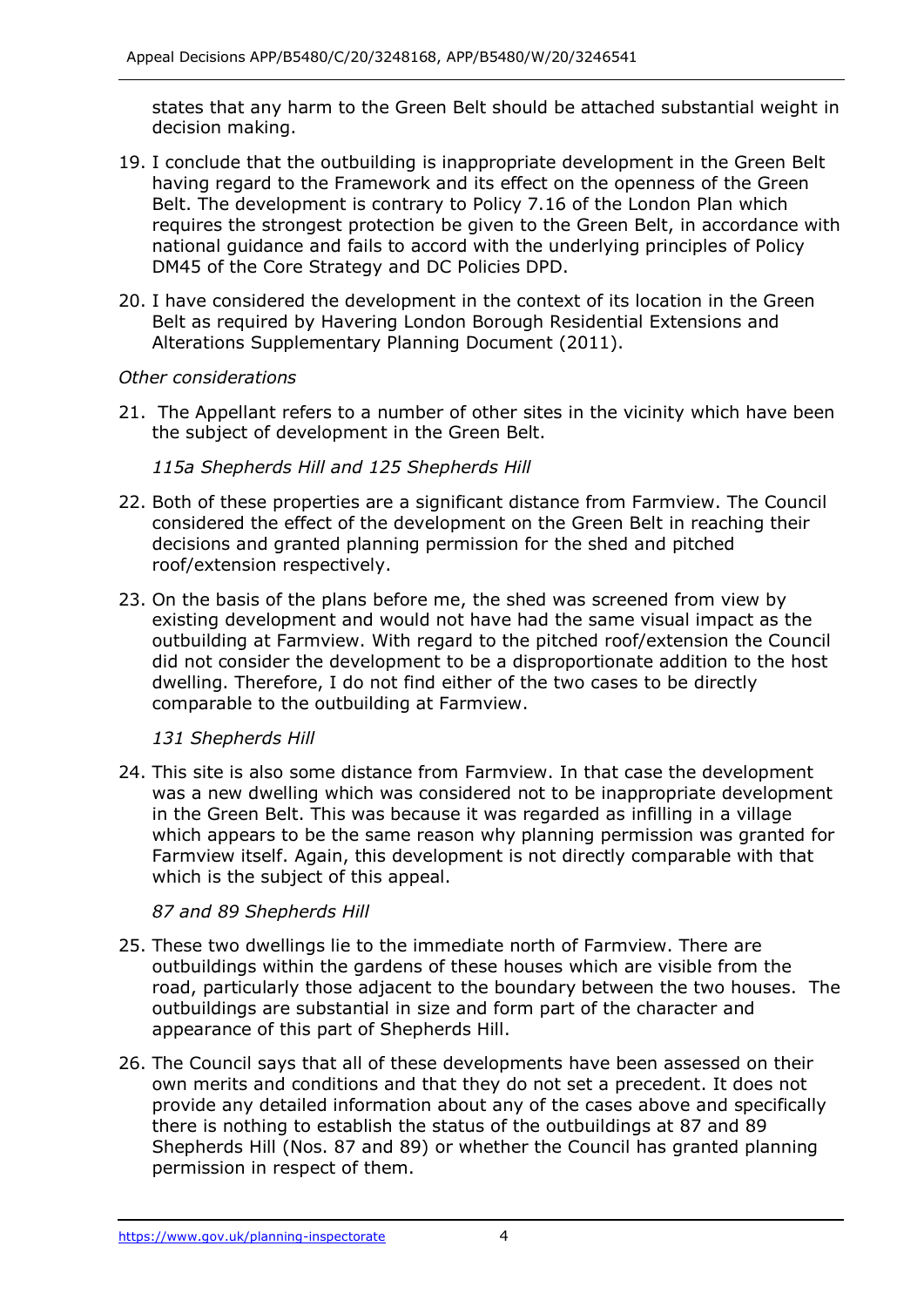- 27. The appellant is correct in his argument that previous planning decisions are capable of being material considerations. In this case, however, there is no information before me to confirm that the Council has made a planning decision in relation to the outbuildings at Nos. 87 and 89.
- 28. The outbuildings at Nos. 87 and 89 contribute to the character and appearance However, the Council's reasons for issuing the notice and refusing the planning application relate to the impact of the development on the Green Belt not any adverse impact on the character and appearance of the area. The introduction of outbuildings in the positions occupied by those at Nos. 87 and 89 would have a similar impact on the spatial and visual aspects of the Green Belt. However, this is not a matter before me and in the absence of any evidence of the Council allowing those structures whilst taking account of their impact on the Green Belt, the presence of the outbuildings at Nos. 87 and 89 do not weigh in favour of the retention of the outbuilding at Farmview. of the area, as does the outbuilding which is the subject of the appeals.
- 29. The appellant says that he was poorly advised and that he was not aware that permitted development rights had been removed by a condition imposed on the planning permission for Farmview. He argues that if permitted development rights had not been removed, substantial extensions could have been carried out without planning permission. However, notwithstanding the existence of the condition, the assessment of whether or not a new extension is disproportionate must be made against the 'original building'. This is defined by the Framework as 'a building as it existed on 1 July 1948 or, if constructed after 1 July 1948, as it was built originally'. I have concluded that the outbuilding is a disproportionate addition.
- 30. Farmview is bounded on two sides by the Shepherd and Dog public house site. Works are currently taking place there and the appellant says that this includes a car park to be constructed along the rear garden of his property. He says that the outbuilding has the effect of screening noise from the adjacent site including the bottle bank. He also opines the health benefits of swimming, which are enhanced by a building which allows all year round use. Whilst these are not public benefits, they point in favour of the location and size of the outbuilding in terms of improving living conditions.
- 31. The Framework establishes that substantial weight should be given to any harm to the Green Belt and that inappropriate development is, by definition, harmful to the Green Belt and should not be approved except in very special circumstances. At best the lack of objections from local residents, which is highlighted by the appellant, is a neutral factor. Overall, the benefits which I have identified would not clearly outweigh the harm to the Green Belt by reason of inappropriateness. Consequently, the very special circumstances that are necessary to justify inappropriate development in the Green Belt do not exist.

## *Other matters*

 32. The appellant says that the Council treated him unfairly and unreasonably in issuing the notice in advance of taking account of his submissions in his appeal against the refusal of his planning application. There was no requirement for the Council to delay service of the notice pending the consideration of the planning application appeal. In any event the two appeals have been linked